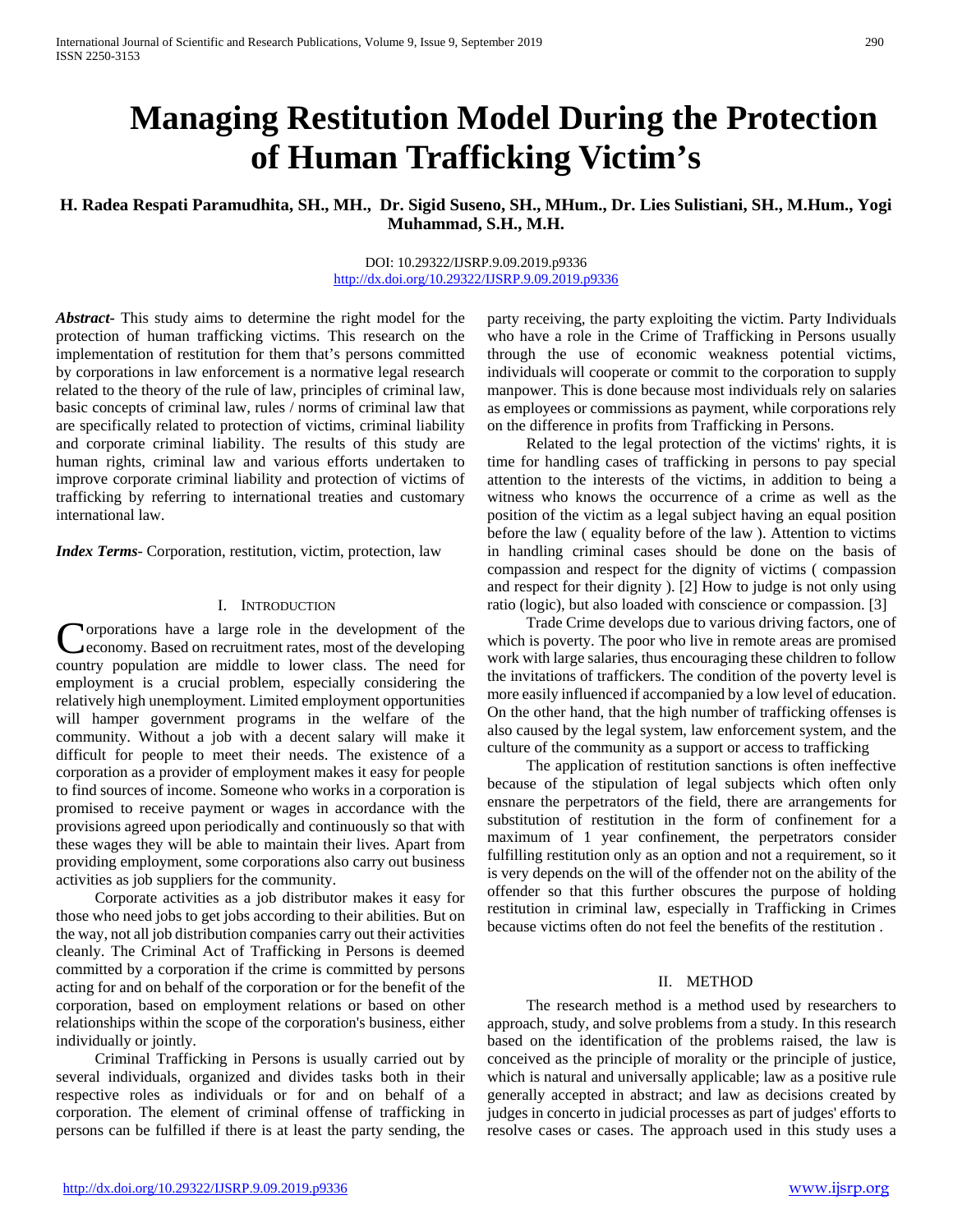normative juridical approach. In addition, in order to analyze the rights of victims of trafficking in persons who have been violated by human rights, and to calculate the amount of loss, compensation, restitution both materially and or immaterially, this study also uses an empirical approach.

 Specifications This study is a descriptive analysis, the research seeks to explain or illustrate the principles of criminal law, the basic concepts of criminal law, international law, Countries of law relevant foreign and court decisions in law enforcement against human trafficking crime henceforth analyzed in order to examine the implementation of restitution of victims of trafficking in persons committed by corporations. This study uses secondary data that is data obtained from library materials. Secondary data in this study will be obtained from the legislation in force in the implementation of restitution instruments in trafficking in persons carried out by corporations linked to the criminal justice system, legislation with international treaties in the field of human rights relating to restitution, as well as from the draft laws in the national legal system that contain concepts of corporate criminal liability and protection of victims of crime in the legal system . The technique of data collection is done by the method of library study, which is obtaining secondary data which can be in the form of primary and secondary materials. All data obtained will be analyzed using qualitative juridical methods. The data obtained were compiled systematically and analyzed qualitatively using the theory of rule of law as Grand Theory , Legal Theory of development as Middle Range Theory and Law Enforcement, Corporate criminal liability as Applied Theory , taking into account the relationship between national law and international law. [6] The scope of this research includes the implementation of restitution on trafficking in persons connected with the criminal justice system, criminal justice system and victim protection in Indonesia. Related to the approach in this research is a normative juridical method that uses secondary data.

## III. DISCUSSION

 Legal protection for the community can be achieved well if it is done with integrated and effective law enforcement. Legal protection or law enforcement is the same as law enforcement against the crime of trafficking in persons . The law enforcement regulated in the laws and regulations of trafficking in persons in Indonesia is carried out by way of punishment in the form of imprisonment, confinement, fines and restitution. However, in the level of implementation, that the Indonesian legal system in particular is a criminal justice system, especially with the imposition of sanctions restitution on perpetrators is still a taboo to be applied in the criminal justice system in Indonesia. This is because restitution sanctions are civil sanctions, and have not made the restitution sanctions criminal sanctions such as prison sanctions that cannot be negotiated or replaced with other sanctions.

 Considering the loss suffered by the victim, it should be a sanction of restitution on the perpetrators or convicted persons of trafficking in persons can be carried out or applied. However, in the criminal justice process, negligence and even violations of the individual rights of victims of crime, in particular the crime of trafficking in persons, are seen in the process of solving the crime problem, along with the need for adequate legal protection for victims of crime. Therefore this problem needs to get serious attention. [7]

But in practice, there is a substitute for restitution, not to mention the substitute criminal restitution can still be reduced through remission. If that happens then the position of restitution will be of no benefit to both the newspaper and the perpetrator. The restitution of substitution becomes a cage, can be an alibi for the offender to avoid paying money to the victim or avoiding other fines.

 Substitution of restitution by confinement opens a gap for those convicted as criminals of trafficking in persons to avoid restitution. Sanctions in the form of fines imposed by judges on the defendants, there is no guarantee that the defendants will pay the fines. Because it prefers confinement rather than paying the fine. In addition, in the case of fines, it is not yet known whether if paid by the defendant the fines are paid to the victim or whether the fines are given to the state. Such matters still require clear and concrete regulations in the implementation of decisions and as an implementation of the making of these laws and regulations. According to the author, to function or implement sanctions in the form of restitution, it is necessary to confiscate the assets of the defendant as collateral for restitution sanctions that must be paid by the defendants. Thus, new regulations need to be carried out so that the fulfillment of the rights of the victims can be carried out by the judge in enforcing the crime of trafficking in persons properly.

 Barda Nawawi Arief writes, one alternative study that is very urgent and in accordance with the current idea of reforming national law, is the study of the legal system that lives in society. It is said so, because it is often stated, that the national legal system in addition to being able to support national development and the needs of international relations, must also be sourced and not ignore the legal values and aspirations that live and develop in people's lives. The legal values that live in the community can be sourced or extracted from the values of customary law and religious law values.

 In relation to the perpetrators' responsibility for the loss or suffering suffered by the victim (as a result of his actions), for some criminal acts that occur in the community, often the settlement is done on the basis of peace between the two parties. This method of resolution is a living reality among certain members of the community in Indonesia which bases the settlement on cultural of law.

## IV. RESULT

 The provision of restitution to victims of Trafficking in Crimes is a very important component. In Trafficking in Crimes it is not enough to just impose criminal sanctions on the perpetrators, because in this case there are victims whose rights must be considered and recovery needs to be done for material and immaterial losses suffered by victims as a result of the Trafficking Acts.

 Prosecution and conviction of trafficking offenders tend to be given to individual perpetrators, whereas in trafficking corporations are often the tools used by perpetrators to commit trafficking crimes. In connection with this it is proper that if trafficking is carried out by individuals who are corporate administrators then individuals and corporations are both given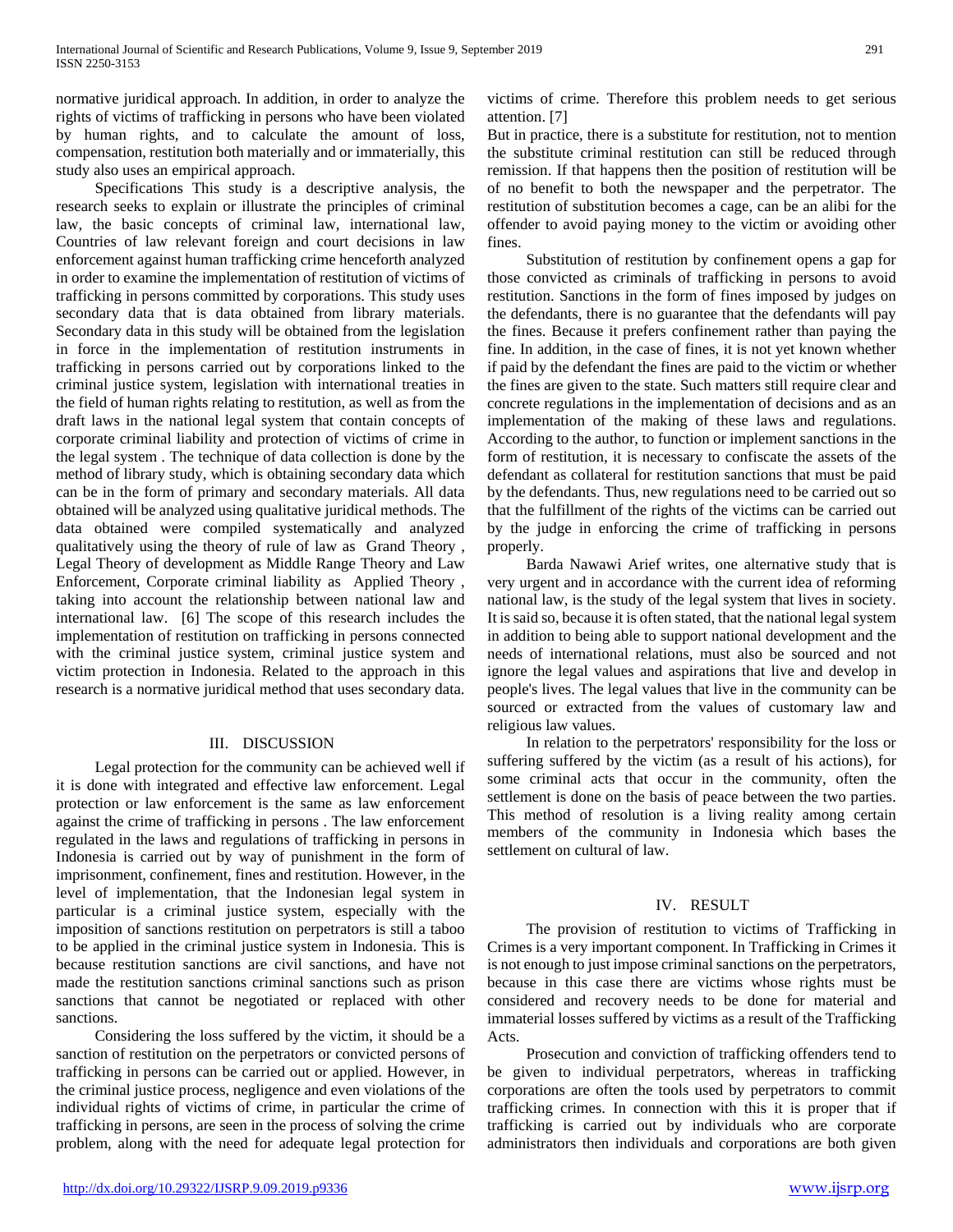criminal penalties. This can be related to the concept of deelneming in criminal law. The crime of trafficking in persons is deemed committed by a corporation if the crime is committed by persons acting for and on behalf of the corporation or for the benefit of the corporation, based on work relationships or based on other relationships within the scope of the corporation's business, either individually or jointly.

 This concept needs to get a shift in meaning, because often law enforcement continues to focus only on individual actors, even though these actors are corporate administrators but only individuals are legally processed. This will be different if the corporation is seen as a means or means or facilities supporting the crime of trafficking or jointly carrying out the crime. If it is associated with deelneming, then both individual corporate management and corporations as legal entities should be subject to criminal sanctions.

 In the case of material suffering or loss suffered by the victim as a result of a criminal act committed by another person, according to Mardjono Reksodiputro, it is appropriate that the perpetrator of the criminal act (the other person) provides the compensation. The same thing was also stated by Purwoto S. Gandasubrata, "A criminal act that is against the law but does not violate someone's rights and therefore does not because real harm, is sufficiently given a criminal (prison), whereas conversely, only if this criminal act violates the rights and causes harm, then deserves compensation (restitution) ".

 Furthermore, the issue of restitution to victims of crime in the context of the relationship between perpetrators and victims, according to Romli Atmasasmita, is an embodiment of the resocialization of the responsibility of the perpetrators as citizens. Through the process of socialization intended and expected to be embedded a sense of social responsibility in the perpetrators, so that the value of restitution in this case does not lie in its efficacy to help the victim, but serves as a tool to further sensitize the perpetrators of criminal acts over their "debt" (due to their actions) to the victim.

 Those are how the system of restitution and compensation to victims of crime can be done, as follows:

 1. Civil damages are given through a civil process. This system separates claims for compensation from victims from criminal proceedings.

 2. Civil compensation is provided through criminal proceedings.

 3. Compensation that is civil and mixed with criminal nature is given through criminal proceedings. Although the Restitution here is still civil, there is no doubt about the nature of the crime. One form of Restitution under this system is Compensation fines. This fine is a monetary obligation that is imposed on the convicted person as a form of compensation that should be given.

 4. Compensation that is civil, provided through a criminal process and supported by sources of state income. Here compensation does not have any criminal aspects, even though it is given in criminal proceedings. So Compensation remains a pure civil institution, but it is the state that fulfills or bears the compensation obligations imposed by the Court on the perpetrators. This is an acknowledgment that the state has failed to carry out its duties to protect victims and fail to prevent criminal acts.

In the case of material suffering or loss suffered by the victim as a result of a criminal act committed by another person, according to Mardjono Reksodiputro, it is appropriate that the perpetrator of the criminal act (the other person) provides the compensation. The same thing was also stated by Purwoto S. Gandasubrata, "A criminal act that is against the law but does not violate someone's rights and therefore does not cause real harm, is sufficiently given a criminal (prison), whereas conversely, only if this criminal act violates the rights and causes harm Therefore, restitution is appropriate. "Furthermore, the issue of restitution to victims of crime in the context of the perpetrators and victims relationship, according to Romli Atmasasmita, is an embodiment of the resocialization of the perpetrators' responsibilities as citizens. Through the process of resocialization intended and expected to be embedded a sense of social responsibility in the perpetrators, so that the value of restitution in this case does not lie in its efficacy to help the victim, but serves as a tool to further sensitize the perpetrators of criminal acts over their "debt" (due to their actions) to the victim.

## V. CONCLUSION

 The restitution model in Indonesia refers to the PTPPO Law, which in the implementation of restitution is carried out in two ways, namely: Efforts by law enforcers themselves, including the police, prosecutors and judges;

 From the first way, that victims of trafficking in persons are notified by law enforcement about their rights. This is very reasonable with the victim's lack of knowledge of their rights, so it is feared that victims do not understand or even know what their rights are. Therefore, if there is an effort from the law enforcers themselves to submit or pay attention to the victims' rights, the possibility of granting restitution will be fulfilled by supplementing with evidence to explain / a letter related to the loss suffered by the victim. Victims by submitting themselves by submitting a new lawsuit to the court.

 For the second one, the victim filed a lawsuit separately, it would slow down the victim to obtain her rights. Considering that, in the law enforcement system / legal justice system in Indonesia, especially regarding civil lawsuits takes a long time, and administration is very complicated, on the other hand that most victims come from disadvantaged families.

 Implementation of the granting of restitution to the victim is not fulfilled until it exceeds the 14 day limit, the victim or his heir inform the matter to the court. The court will give a written warning letter to the restitution provider to immediately fulfill the obligation to give restitution to the victim or his heir. If the warning letter is not implemented, the public prosecutor confiscates the assets of the convicted person and auction off the assets of the perpetrator. If the perpetrators are unable to pay restitution, then the perpetrators will be imposed with substitute imprisonment because it is difficult for the TPPO perpetrators to have no more money or assets. The assets owned may have been transferred on behalf of others or squandered before the perpetrators' assets were executed. Movable property to be confiscated, for example a two-wheeled or four-wheeled vehicle if it is executed and placed in an unfavorable place and is not used, the value of the vehicle when auctioned will decrease in value.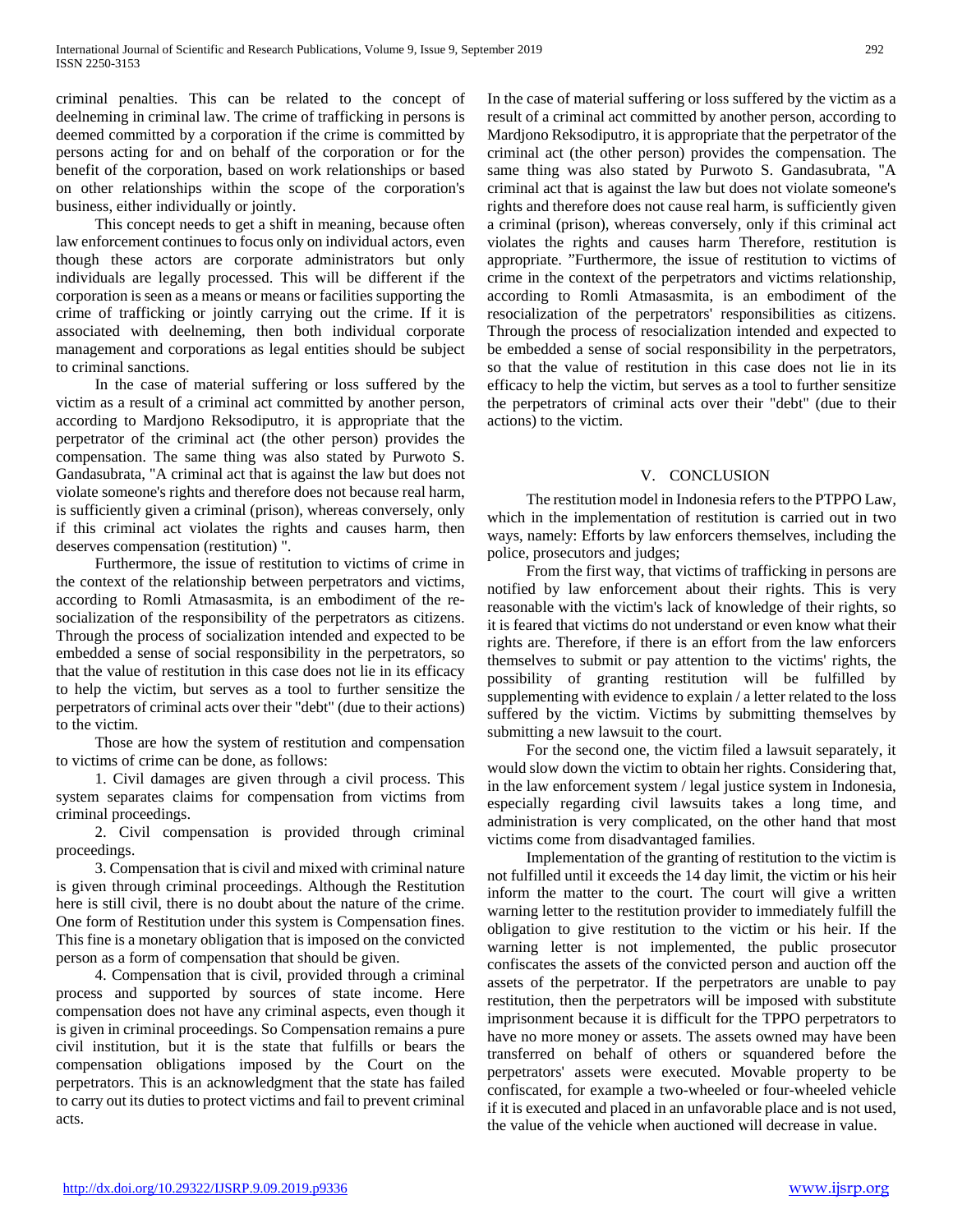There is a concept of fulfilling restitution as legal protection for victims of crime as a corporate criminal liability that can be a solution so that victims get restitution, namely the concept of fulfilling restitution carried out before a court ruling. The concept of fulfilling restitution carried out before this court ruling refers to the model adopted in Japan that uses the culture of apoplexy it forgiveness in offering Shimashosu and jidan as an attempt to apologize, show guilt and also provide restitution for victims. This concept is different from the definition of restitution under the PTTPO Law in article 1 paragraph 12 which reads: Restitution is the payment of compensation which is charged to the offender based on a court decision that has permanent legal force for material and / or immaterial losses suffered by the victim or his heir.

 In this article restitution can only be made after a court decision has a permanent legal force. This has clear legal certainty in which the process of requesting restitution will be tested for eligibility based on legal facts in court. In addition, based on Article 7 of Article 7 paragraphs 2 and 3 of the PSK Law, the filing of a request for Restitution before a criminal decision is made by a LPSK decision. The LPSK decision was made based on the request of the victim and law enforcer, in this case the police and the public prosecutor's request for restitution for the loss of the victim he suffered. LPSK accepts the request and then collects data and analyzes and calculates the appropriate loss requested based on the method and method determined by LPSK. LPSK can grant requests in the form of LPSK decisions and or also refuse to grant based on considerations from LPSK.

 This mechanism has a less effective impact in terms of fulfilling restitution where victims should receive restitution as quickly as possible without waiting for the trial process. The victims who have suffered material and immaterial losses need immediate relief. Referring to the culture of Shimatsusho and jidan who provided a loophole for perpetrators to make a written apology statement with deep remorse for their mistakes and offer a sum of money as a symbol of remorse and accountability to the victim. Jidan is a contract between the perpetrator and the victim which is an out-of-court settlement of the victim's claim for damage, material or emotional damage. The perpetrators offer a Jidan by giving some money to compensate the victim.

 Both Shimatsusho and Jidan, both are the same thing for fulfilling restiusi, only shimatsusho is used in mild criminal cases and is more informal than Jidan which is more formal and is used in criminal cases which are quite serious. Fulfillment of restitution by means of Shimatsusho and jidan did not stop the criminal process in question. The fulfillment of restitution by way of shimatsusho and jidan will be considered by the judge in terms of lightening the sentence and also indicates the good will of the perpetrators in regretting his actions. This fulfillment is beneficial for both the perpetrators and victims, the perpetrators are given the opportunity with conscience for shimatsusho and jidan by hoping that the sentence will be lightened . The advantage of using shimatsusho and jidan to the victim is very beneficial because the victim can receive restitution as the right to recover and overcome the loss suffered without having to wait for the trial process.

 Need for adjustments due sense of restitution based on court decisions have followed the principle of different models with shimatsusho and jidan restitution. Restitution that is carried out is not made easy in the sentence sentenced, but only the perpetrator

will not be subject to additional penalties which are always mentioned in the ruling that if the restitution is not carried out then the convicted person will receive additional punishment. Alternatives to additional confinement become a clear obstacle to fulfilling restitution. Perpetrators prefer to receive additional criminal penalties in addition to paying restitution for victims. Added force in article 45 is not carried out properly so that restitution will be a wishful dream for the victim when dealing with perpetrators who do not have awareness of the importance of fulfilling restitution for victims of crime.

 The implementation of the Jidan is carried out by the Corporation by giving a sum of money to victims of crime resulting from corporate misconduct after calculating the loss and also the cost of repairs to provide a fine and criminal penalty for the director. Corporate responsibility that is implemented in Japan adheres to the dual penalties given to corporations and also the management of a corporation that is the person responsible for a crime committed. The retribution granted by the Japanese court to corporate liability is only a criminal fine, penalty of revocation of a license / license, closure of the company becomes a punishment that must be received by the corporation so that the corporation cannot commit similar acts in the future.

 Shimatshuho and Jidan are a model of restitution that can be implemented in Indonesia. Shimatsusho and jidan did not change the core understanding of restitution as legal protection for victims of crime. The condition of victims of trafficking in persons who have suffered material and immaterial losses will greatly require recovery in the form of restitution. The meaning of restitution in the Government Regulation of the Republic of Indonesia Number 44 Year 2008 concerning the granting of Compensation, Restitution and Assistance to Witnesses and Victims in Article 1 paragraph 5, which reads:

 Restitution is compensation given to the victim or his family by the perpetrator or a third party, which can be in the form of returning property, payment of compensation for loss or suffering, or reimbursement for certain actions.

 The definition of restitution above does not require a court decision with permanent legal force, so this understanding is more in line with the restitution model by way of shimatsusho and jidan. Apology forgiveness culture is a culture that can be emulated by actors. Law enforcement should provide a loophole and appreciation for perpetrators who provide restitution before a court decision and consider mitigation of the sentence so that restitution before the decision becomes a culture that can benefit both the perpetrator and the victim.

 Nonetheless, the fulfillment of restitution made after a decision which has legal force can still be carried out with the condition that the restitution cannot be replaced by additional confinement, or at least a maximum effort is made to meet the sanction of retribution based on a court decision that has permanent legal force.

## **REFERENCES**

- [1] [1] Barda Nawawi Arief in Moeljatno, Function and Purpose of Indonesian Criminal Law and the Planned Law on Principles and Fundamental Principles of Indonesian Law. Third Matter , Bina Aksara, Jakarta , 1985.
- [2] [2] Brent Fisse & John Braithwaite, Corporations, Crime and Accountability, Cambridge University Press, 1993.